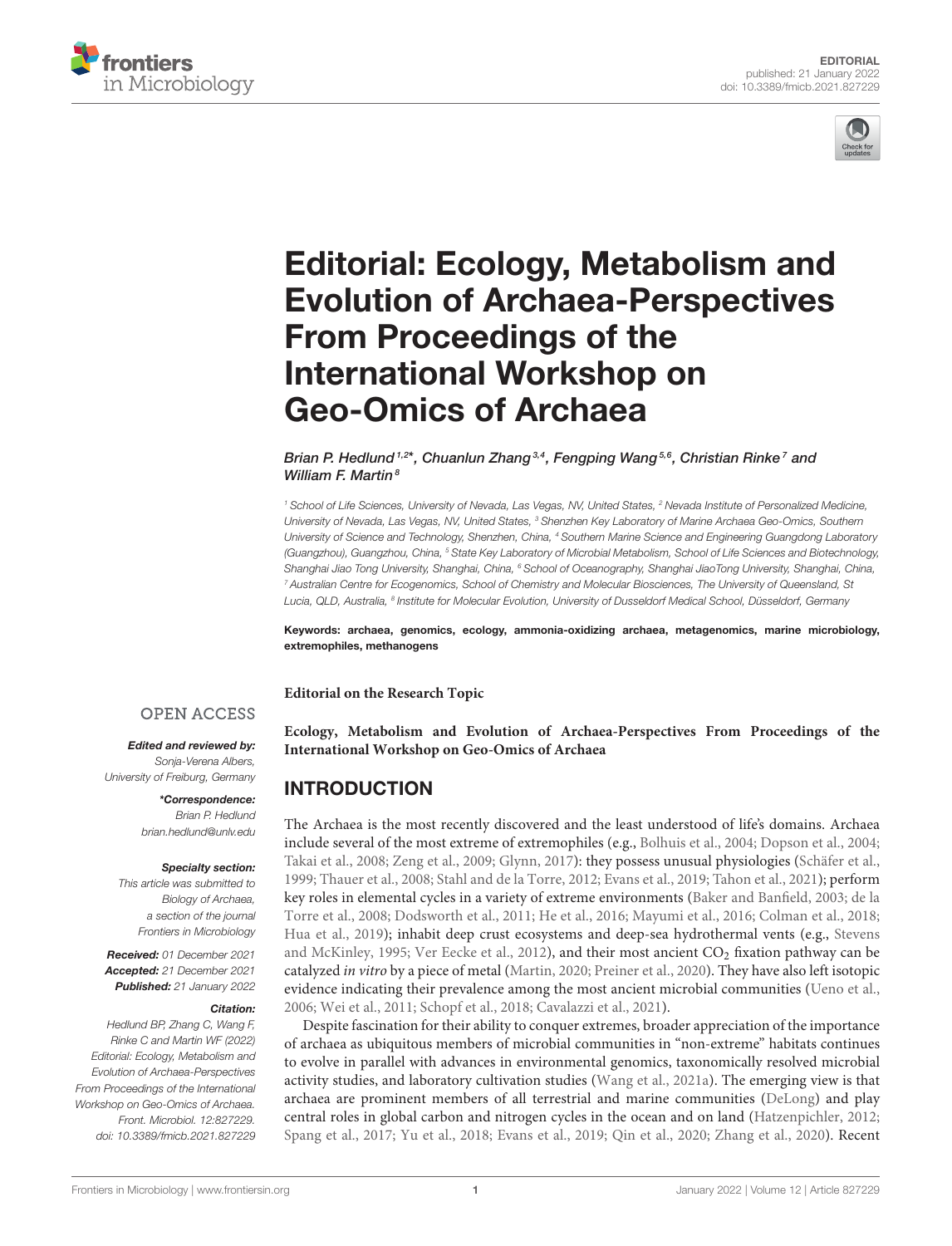environmental genomics on uncultured asgard archaea (Eme et al., [2017;](#page-5-20) [Spang et al., 2017;](#page-5-18) [van der Gulik et al., 2017;](#page-6-8) [Zhou et al., 2018;](#page-6-9) [Liu et al., 2021;](#page-5-21) [Xie et al., 2021\)](#page-6-10) and the isolation of co-cultures of the microscopically characterized obligate symbiotic archeaon Candidatus Prometheoarchaeum syntrophicum [\(Imachi et al., 2020\)](#page-5-22) has led to exciting insights into the role of the Archaea in eukaryogenesis. However, most archaea remain uncultivated [\(Zhang et al., 2015;](#page-6-11) [Spang et al.,](#page-5-18) [2017;](#page-5-18) [Rinke et al., 2021\)](#page-5-23) and therefore the world of the Archaea remains an exciting frontier in biology.

To facilitate global efforts in addressing fundamental questions related to the biology of archaea, an international consortium of experts organized the International Workshop on Geo-Omics of Archaea (IWGOA), with the overarching themes of Ecology/Biogeochemistry, Metabolism, and Evolution. The IWGOA was held in Shenzhen, China, from October 25th to 27th, 2019. The meeting was attended by more than 200 attendees from China, Japan, USA, Australia, Germany, and France. Some of the most exciting oral and poster presentations made at the IWGOA are celebrated in this Research Topic **[Figure 1](#page-1-0)**. The 21 manuscripts herein span different aspects of archaeal biology in both extreme and "non-extreme" environments in both marine and terrestrial settings and use a variety of approaches community ecology, environmental lipidomics and genomics, organismal biology, and nucleic acid biochemistry—embodying diverse research thrusts that makes archaeal biology so exciting. At the same time, the manuscripts include over 100 authors from Asia, North America, and Europe, realizing our goal to engage a global audience in the biology of archaea.

# ECOLOGY OF ARCHAEA IN "NON-EXTREME" MARINE ENVIRONMENTS

Several papers in the Research Topic explore the ecology of archaea in marine environments. These studies are framed by a perspective article by Ed DeLong on planktonic marine archaea [\(DeLong\)](https://doi.org/10.3389/fmicb.2020.616086). The perspective chronicles the exciting discovery in the 1990s by DeLong and contemporaries that



<span id="page-1-0"></span>Archaeal biomarkers can be retrieved from modern and ancient systems to reconstruct the co-evolution of archaea and earth system within a geological framework.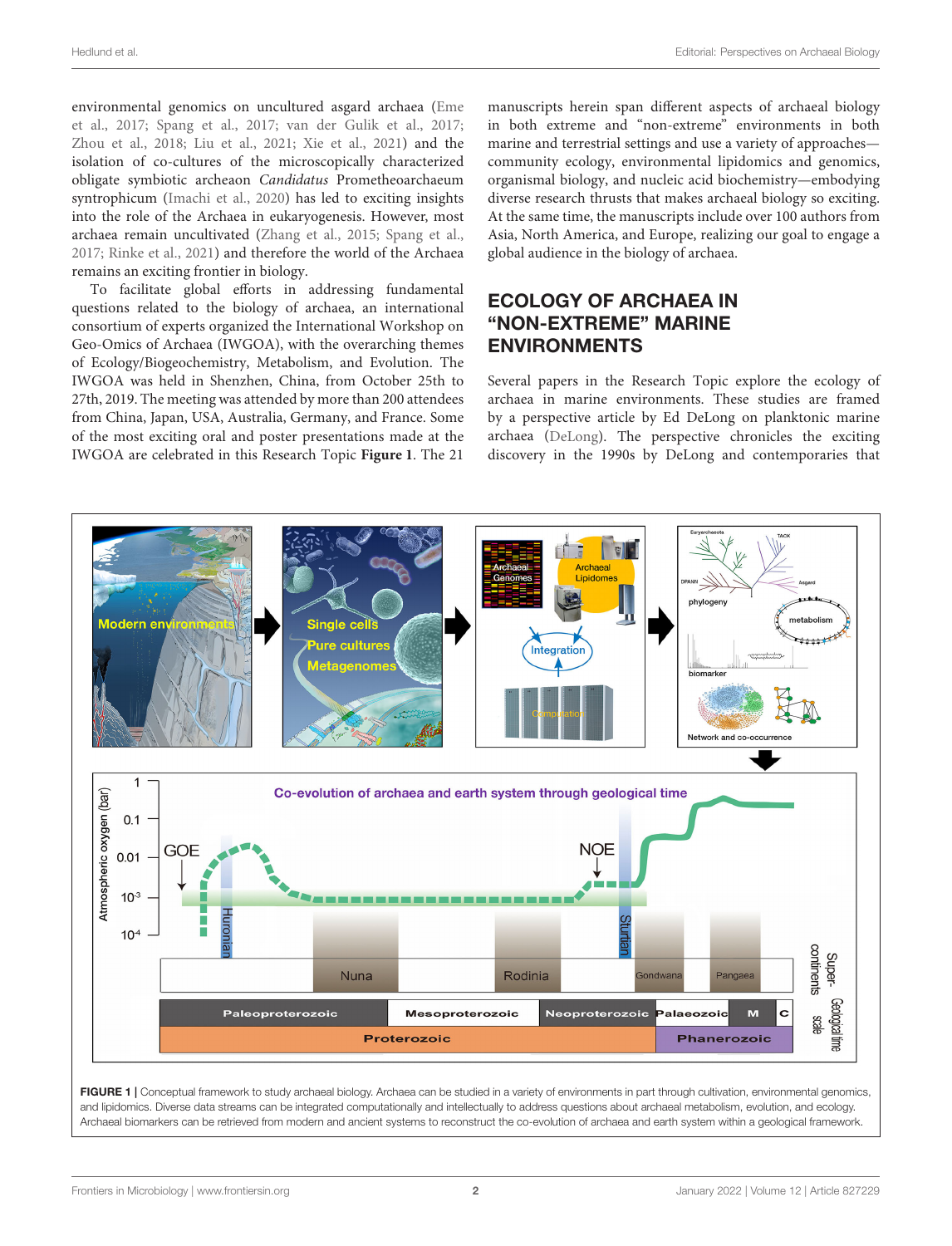planktonic marine archaea are not methanogens within anoxic niches in particulate organic matter, as originally hypothesized, but rather physiologically and ecologically distinct organisms, with distinct roles including chemolithoautotrophic ammonia oxidation. The perspective then carries the torch to present and future generations by highlighting the need to better understand the flood of metagenome-assembled genomes (MAGs), advance cultivation efforts, and further explore the importance of viruses infecting these organisms. A minireview follows this lead but focuses instead on archaea in estuaries, especially ammoniaoxidizing archaea (AOA) and Bathyarchaeota [\(Zou et al.\)](https://doi.org/10.3389/fmicb.2020.02060). The review pegs Nitrosopumilales and Nitrosospharales as the dominant AOA in estuarine waters and sediments and identifies specific estuarine sub-lineages of AOA and Bathyarchaeota based on a meta-analysis of 16S rRNA gene surveys. Emerging evidence for the importance of Bathyarchaeota in both C1 metabolism and the consortial degradation of complex organic carbon is also reviewed.

Research papers on marine archaea included three studies on factors affecting the distribution and diversity of archaea in marine environments. One paper examined 16S rRNA genes and transcripts in samples from the epipelagic and deep chlorophyll maximum layer that were mixed to simulate upwelling by western Pacific eddies [\(Dai et al.\)](https://doi.org/10.3389/fmicb.2020.571199). Although less abundant than AOA, heterotrophic Marine Group IIb (MGIIb) Euryarchaeota were enriched in response to upwelling. Two other studies focused on sediment cores collected from the Pearl River Estuary in southeastern China. The first established strong vertical stratification of dissolved organic matter (DOM) consistent with increases in recalcitrant DOM with depth, and corresponding stratification of microbial communities [\(Wang et al., 2021b\)](#page-6-12). Lignin and carboxyl-rich alicyclic molecules were strongly correlated with Bathyarchaeia in deeper sediments; correspondingly, Bathyarchaeia MAGs were enriched with genes predicted to encode enzymes for the reductive dearomatization and carboxylation of aromatic compounds. Lai and colleagues examined vertical patterns in bathyal sediments (water depth: 2,125 m) associated with the Pearl River Submarine Canyon and associated increased terrestrial input during Pleistocene glacial maxima with increases in the terrestrial Soil Crenarchaeotic Group (SCG; Nitrososphaerales) along with heterotrophic Bathyarchaeia and Thermoprofundales, implying a role for terrestrial input to the deep benthos in [structuring archaeal communities on millennial scales \(Lai](https://doi.org/10.3389/fmicb.2020.572017) et al.).

Two studies focused on roles of archaea in C1 metabolism in marine settings. The first investigated the effects of organic phosphate addition to coastal marine sediments with or without the seagrass Zostera marina on methylotrophic methanogenesis [\(Zheng et al.\)](https://doi.org/10.3389/fmicb.2020.01770). Methanogenesis was stimulated by organophosphates in both enrichments and pure cultures, but responses were both taxonomically and spatially distinct. Another study used DNA and RNA to probe community structure and activity associated with sulfate-dependent anaerobic oxidation of methane (AOM) in three cold seeps in the northern South China Sea [\(Zhang et al., 2020\)](#page-6-7). 16S rRNA amplicons from DNA and RNA were distinct and showed three different stages of community development concordant with the development of communities of Calyptogena clams.

Three studies focused on the archaeal lipidome and another explored an archaeal exometabolome. Two of these studies analyzed lipids extracted from ocean surface waters with abundant MGII Euryarchaeota populations. The first correlated surface planktonic communities dominated by MGII to a distinct lipidome dominated by acyclic isoprenoid glycerol dibiphytanyl glycerol tetraethers (GDGTs) with diglycosidic and monoglycosidic headgroups [\(Ma et al.\)](https://doi.org/10.3389/fmicb.2020.01034). The second reported extremely low intact polar lipid content of GDGTs (1.21  $\times$  10<sup>-9</sup> ng lipid/cell) with surface planktonic communities from the North Pacific Subtropical Gyre comprised of Thermoplasmatota (MGII/MGIII) and devoid of AOA. This suggests a minimal contribution of Thermoplasmatota to GDGT pools in ocean waters, despite the detection of homologs of the archaeal [GDGT ring synthase genes encoding GrsA and GrsB \(Li](https://doi.org/10.3389/fmicb.2021.610675) et al.). A third paper reported on a novel application of liquid chromatography ion mobility mass spectrometry (IM-MS) to enhance the coverage and structural interpretation of archaeal lipids [\(Law et al.\)](https://doi.org/10.3389/fmicb.2021.735878). The approach was then used to identify a novel phosphate- and sulfate-containing lipid in pure cultures of the AOA Nitrosopumilus maritimus. Finally, another paper characterized the exometabolome of N. maritimus by liquid chromatography coupled to IM-MS [\(Law et al.\)](https://doi.org/10.3389/fmicb.2021.658781). The exometabolome was dominated by biologically active nitrogencontaining metabolites, peptides, cobalamin, and cobalamin biosynthetic intermediates, enforcing the important role of N. maritimus in oceanic carbon and nitrogen cycles and as a source of cobalamin. The latter two papers highlight the importance of developing new technologies in mass spectrometry for promoting research on archaeal lipidomics and metabolomics.

## ECOLOGY OF ARCHAEA IN EXTREME AND TERRESTRIAL ENVIRONMENTS

Archaea are traditionally viewed to be important members of microbial communities in extreme environments, such as terrestrial hot springs. This is still true, and the importance of archaea is expanded into other terrestrial environments, as exemplified by papers on archaea in acid mine drainage, shallow subsurface sediments, and suboxic swamp soils. One paper extends the AOA theme from oceans to terrestrial geothermal systems by describing nine new MAGs representing Candidatus Nitrosocaldaceae [\(Luo et al.\)](https://doi.org/10.3389/fmicb.2020.608832). The genomes represent two novel species of Candidatus Nitrosocaldus and a member of a second genus, Candidatus Nitrosothermus. The genomes contained genes related to thermal adaptation and vitamin synthesis, including cobalamin, extending the possible role of AOA in cobalamin synthesis to thermophiles. A similar approach was used to obtain five MAGs from acid mine drainage sediments representing a novel family of the Parvarchaoeta [\(Luo et al.\)](https://doi.org/10.3389/fmicb.2020.612257). Like other Parvarchaeota genomes, the new MAGs lacked amino acid biosynthetic pathways, but they did contain genes related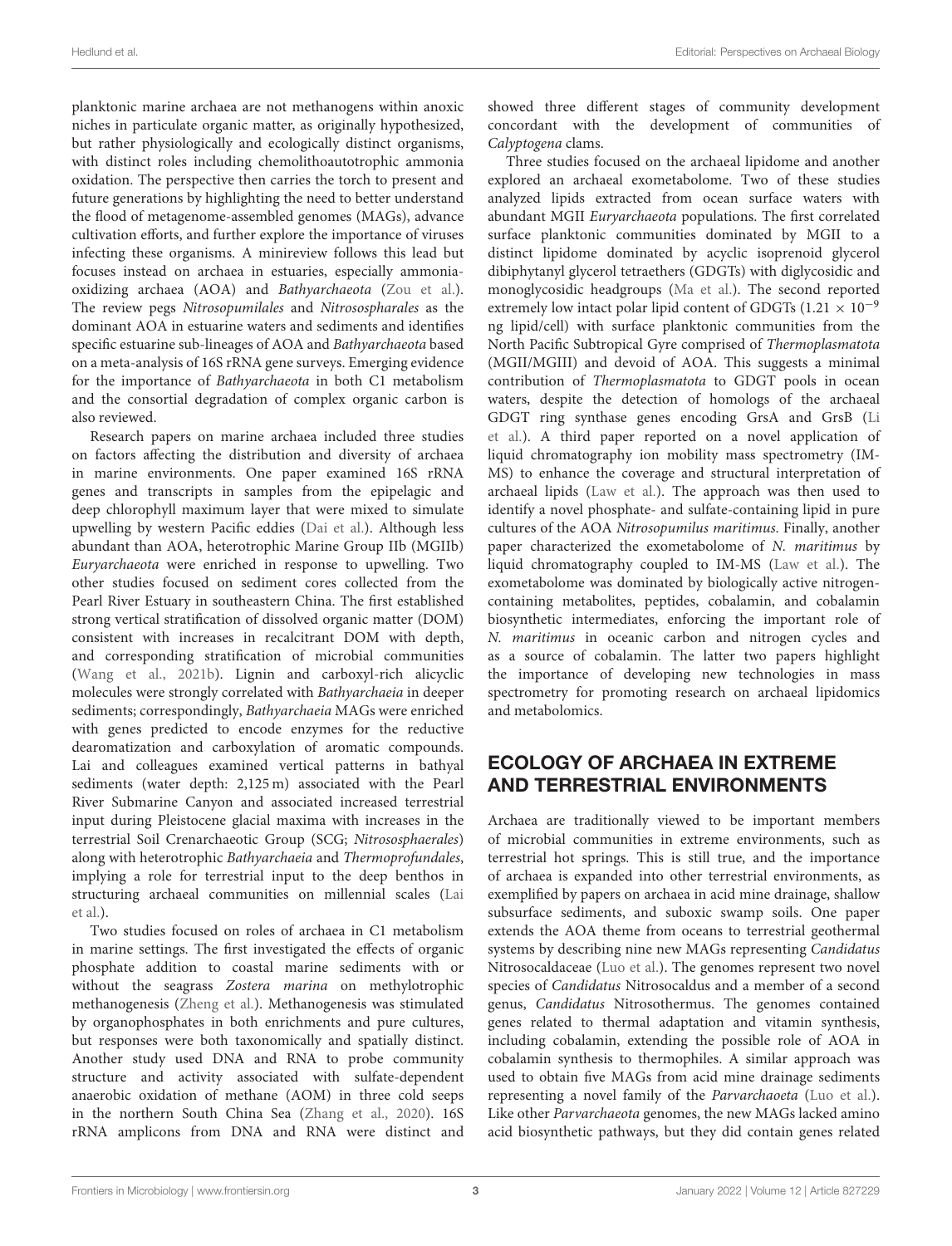to carbohydrate and protein utilization, adaptation to acid and heavy metals, and sulfocyanin, the latter suggesting energy conservation based on chemolithotrophic iron oxidation.

Two papers explored archaea in less extreme terrestrial environments. The first described archaeal and bacterial communities in oxic and anoxic clays from different depths [in a terrestrial borehole in the Jianghan Plain, China \(Song](https://doi.org/10.3389/fmicb.2020.572560) et al.). Archaea were abundant at all depths, comprising up to ∼60% of the microbial community. The dominant community members were Bathyarchaeota, Euryarchaeota, Thaumarchaeota, and Woesearchaeota. Another paper quantified methanotrophy and nitrogen fixation and used stable isotope probing to identify active methylotrophs in suboxic alpine swamp soils of the Qinghai–Tibetan Plateau, Methylobacter-like bacteria as the dominant active population, rather than archaea [\(Mo et al.\)](https://doi.org/10.3389/fmicb.2020.580866).

## NOVEL METABOLISM AND NUCLEIC ACID BIOCHEMISTRY OF DIVERSE ARCHAEA

The Research Topic also included important contributions to archaeal physiology and nucleic acid biochemistry. One review article summarized mounting evidence for direct interspecies electron transfer (DIET) between methanogens and other microorganisms [\(Gao and Lu\)](https://doi.org/10.3389/fmicb.2021.611739). The review article discusses several examples of DIET as an alternative to electron-transfer mediators like  $H_2$  or formate both for methanogenesis and AOM, and rare occurrences of membrane-bound multiheme ctype cytochromes (MHC) and electrically conductive cellular appendages that may mediate these processes in methanogens.

Two papers explored proteomic responses to stress in hyperthermophilic archaea from marine and terrestrial systems. The first examined multiple stress responses in the hyperthermophilic and piezophilic archaeon Thermococcus eurythermalis A501 [\(Zhao et al.\)](https://doi.org/10.3389/fmicb.2020.02081). A high percentage of differentially abundant proteins were shared between thermal, hydrostatic, and salinity stresses, particularly those involved the biosynthesis and protection of macromolecules, amino acid metabolism, ion transport, and binding activities. Another paper probed the DNA damage response of Sulfolobus islandicus to UV-induced DNA damage by a quantitative phosphoproteomic analysis [\(Huang et al.\)](https://doi.org/10.3389/fmicb.2020.586025). The study revealed 562 phosphorylated sites in 333 proteins, including 30 that were induced by UV treatment. Several of the UV-induced phosphorylations were dependent on an Rio1 kinase homolog, based on phosophorylation in the wild-type strain but not a deletion mutant of rao1.

Finally, three papers provided insights into nucleic acid biochemistry of archaea. The first shows one of the three Bfamily DNA polymerases of S. islandicus, Dpo2, to be the main DNA polymerase responsible for DNA damage tolerance (Feng [et al.\). Dpo2 expression was induced by DNA damage, enhanced](https://doi.org/10.3389/fmicb.2020.01585) viability to cells with DNA damage when overexpressed, and participated in mutagenic translesion DNA synthesis. Also in S. islandicus, [Ye et al.](https://doi.org/10.3389/fmicb.2020.02038) used a combination of genetic and molecular biology approaches to show that the CRISPR-associated factor Csa3b is a repressor for acquisition of CRISPR spacers and a transcriptional activator of Cmr-mediated RNA interference, adding a key piece to the puzzle of the mechanism of immunity in S. islandicus. Finally, the characteristics of the archaeal RNaseZ in the maturation of 3'-ends of pre-tRNAs was investigated in Methanolobus psychrophilus and Methanococcus maripaludis [\(Wang et al.\)](https://doi.org/10.3389/fmicb.2020.01851). Endoribonuclease activity was dependent on cobalt ions, independent of CCA motifs, and active on intronembedded archaeal pre-tRNAs that are common in some archaea.

# OUTLOOK ON ARCHAEAL RESEARCH AND GLOBAL COOPERATION

We are sure you will enjoy the diverse and exciting research contained in this Research Topic and share in our enthusiasm for continued international collaboration on all areas of archaeal biology. As exclaimed 4 years ago, "These are exciting times for archaeal research" [\(Adam et al., 2017\)](#page-4-3). Continuing progress is expected to be made on archaea, particularly on archaeal evolution and systematics, the functions of major yetuncultivated lineages, the role of archaea in eukaryogenesis, and lipidomics approaches as biomarkers for understanding ancient and modern archaeal communities.

In terms of evolution and systematics, we are seeing increased use of the Genome Taxonomy Database (GTDB) to aid in the taxonomic classification of both cultivated and uncultivated archaea [\(Rinke et al., 2021\)](#page-5-23). The GTDB, along with the impending development of a code of nomenclature to name and catalog archaea and bacteria by using genome sequences as common currency [\(Murray et al., 2020\)](#page-5-24), promises a more robust evolutionary framework and better communication among scientists studying archaea. We suggest that our research community may be early to adopt these systems compared to our counterparts studying bacteria due to the smaller size of the community and better appreciation for the prevalence of uncultivated archaea in nature and the power of meta-omics technologies to study them. These systems form a foundation for genome-focused studies across the domain, keeping in mind that some MAGs suffer from data quality problems not encountered in sequences from cultured organisms (Garg et al., [2020\)](#page-5-25), particularly when closely related strains cohabitate and confound existing assembly and binning methods (Sczyrba et al., [2017\)](#page-5-26). Problems related to MAG binning fidelity of short read assemblies are increasingly solved by including long-read sequencing data to produce hybrid assemblies [\(Frank et al., 2016;](#page-5-27) [Xie et al., 2020;](#page-6-13) [Ciuffreda et al., 2021\)](#page-5-28), by utilizing Hi-C to assay the physical proximity of DNA sequences [\(DeMaere et al.,](#page-5-29) [2020\)](#page-5-29), and by employing single-cell genomics [\(Stepanauskas,](#page-5-30) [2012;](#page-5-30) [Rinke et al., 2013;](#page-5-31) [Pachiadaki et al., 2019\)](#page-5-32).

Nevertheless, genomes from a plethora of both cultivated and uncultivated archaea discovered at an unprecedented rate [\(Nayfach et al., 2021;](#page-5-33) [Rinke et al., 2021\)](#page-5-23) are serving as invaluable resources for studying both extant organisms and for probing deep evolutionary relationships and key evolutionary transitions. Eukaryogenesis will continue to be a major research frontier in this area, but other important insights into archaeal evolution await. For example, recent progress on the genomic evolution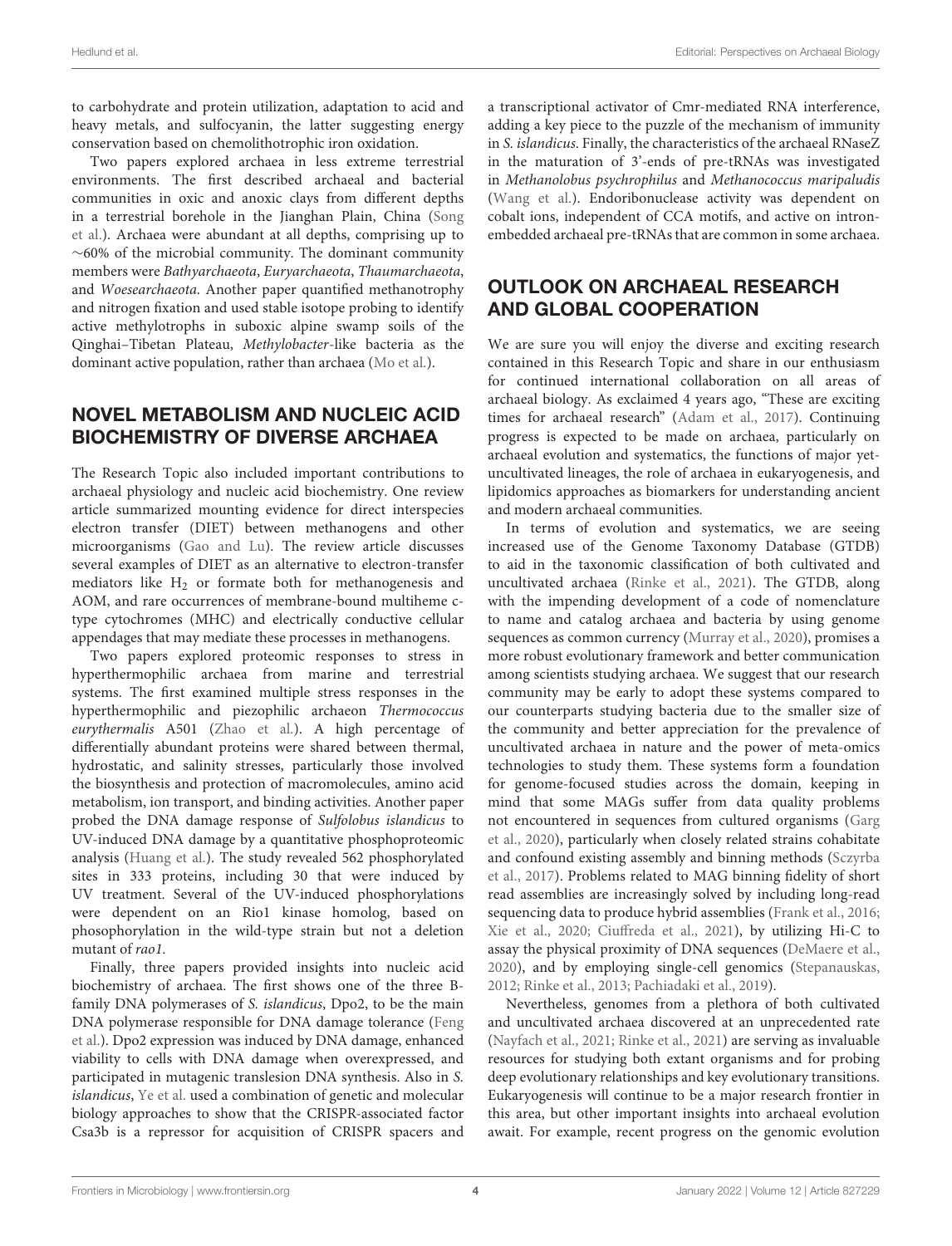of diverse archaea in the context of Earth history provide better ties between genome-based evolutionary models and the sedimentary record (e.g., [Colman et al., 2018;](#page-5-11) [Wang et al., 2021b;](#page-6-12) [Yang et al., 2021\)](#page-6-14). The fast-increasing volume and diversity of high-quality environmental genomes should lead to fruitful new ground in archaeal evolutionary studies along geological time scales, which has been hampered by the lack of physical fossils of microorganisms. We suggest that studies that integrate molecular and sedimentary records, such as lipid biomarkers, will be especially fruitful going forward.

Synthetic biology is also allowing breakthroughs in elucidating the long-standing enigma of the "lipid divide" that distinguishes the bacterial and archaeal cell membrane compositions (Martin and Russell, [2003;](#page-5-34) [Villanueva et al., 2017;](#page-6-15) [Caforio et al., 2018\)](#page-4-4). These studies provide important insights into modern biology and improve interpretations of contemporary and fossil archaea and on the evolution of membrane biochemistry and function [\(Zeng et al., 2019\)](#page-6-16). At the same time there is a need to distinguish between genomic potential for physiological traits and bona fide expressed traits in situ or in cultured cells. For example, [Sun et al.](#page-5-35) [\(2021\)](#page-5-35) and [Villanueva et al. \(2021\)](#page-6-17) report exciting collections of genes from uncultured archaea that suggest the ability for coexistence of archaeal and bacterial lipids in the same cell. But do they really synthesize those lipids? In order to learn more, we need cultured cells.

As another example, [He et al. \(2016\)](#page-5-9) reported the possibility of widespread acetogenesis in archaea based on genomic potential, but the only acetogenic growth of cultured archaea reported so far was obtained from laboratory cultures of a methanogen forced to grow on carbon monoxide [\(Rother and Metcalf, 2004\)](#page-5-36). There is a clear gap between our ability to ascertain novel (meta)genomic potentials and our ability to link these inferred abilities to physiological traits in cultured cells. Two of the most prominent metagenomic-identified archaea from sediment that have been brought to culture so far are Ca. Korarcheaum cryptofilum [\(Elkins et al., 2008\)](#page-5-37) and Ca. Prometheoarchaeum syntrophicum [\(Imachi et al., 2020\)](#page-5-22), both of which grow from simple peptide fermentations, even though the former and its close relatives [\(McKay et al., 2019\)](#page-5-38) possesses a number of genes for methanogenesis-related pathways [\(Xavier and Martin, 2019\)](#page-6-18).

The flood of genomic data from archaea in new environments highlights the need to cultivate new archaea in both mixed and pure cultures in combination of traditional methods, and new genome-guided approaches [\(Wang et al., 2021a\)](#page-6-5). The forementioned Ca. Prometheoarchaeum syntrophicum can serve as a

#### **REFERENCES**

- <span id="page-4-3"></span>Adam, P. S., Borrel, G., Brochier-Armanet, C., and Gribaldo, S. (2017). The growing tree of Archaea: new perspectives on their diversity, evolution and ecology. ISME J. 11, 2407–2425. doi: [10.1038/ismej.2017.122](https://doi.org/10.1038/ismej.2017.122)
- <span id="page-4-5"></span>Baas-Becking, L. G. M. (1934). Geobiologie of Inleiding tot de Milieukunde. The Hague: Van Stockum & Zon.
- <span id="page-4-1"></span>Baker, B. J., and Banfield, J. F. (2003). Microbial communities in acid mine drainage. FEMS Microbiol. Ecol. 44, 139–152. doi: [10.1016/S0168-6496\(03\)00028-X](https://doi.org/10.1016/S0168-6496(03)00028-X)

great example of successful cultivation, which grows very slowly to low cell density in culture with one or more hydrogenotrophs [\(Imachi et al., 2020\)](#page-5-22). Ca. Prometheoarchaeum needed over 7 years of enrichment cultivation to gain sufficient purity and biomass for incisive experimentation. Despite being notoriously difficult to grow, Ca. Prometheoarchaeum syntrophicum and other challenging archaea (e.g., Ca. Korarchaeum) provide irreplaceable templates for physiological and biochemical studies of these novel organisms under controlled laboratory conditions. Thus, cultivation must be a priority for future research, and it will be a long-term endeavor. With all the exciting challenges in archaeal research, improved cooperation would be helpful to combine our expertise and accelerate archaeal research in the next decade. Borrowing a phrase from the early days of microbial ecology—"Everything is everywhere, but, the environment selects" [\(Baas-Becking, 1934\)](#page-4-5)—archaea truly are everywhere and play important roles in any environment that supports them. Illuminating these roles can help scientists across the globe to identify and pursue common goals in archaeal research.

#### AUTHOR CONTRIBUTIONS

CZ initiated and organized the IWGOA and this Research Topic. BH wrote the first draft of the editorial article. CZ, FW, CR, and WM edited this editorial. All authors contributed to the article and approved the submitted version.

#### FUNDING

The International Workshop on Geo-omics of Archaea was funded in part by the U.S. National Science Foundation (DEB 1928924), the National Science Foundation of China (No. 91851210), the Shenzhen Key Laboratory of Marine Archaea Geo-Omics, Southern University of Science and Technology (ZDSYS201802081843490), and the Southern Marine Science and Engineering Guangdong Laboratory (Guangzhou) (No. K19313901).

### ACKNOWLEDGMENTS

We thank all contributing authors for submission of their articles to this Research Topic. We are grateful to reviewers for the valuable comments on the manuscript.

- <span id="page-4-0"></span>Bolhuis, H., Poele, E. M., and Rodriguez-Valera, F. (2004). Isolation and cultivation of Walsby's square archaeon. Environ. Microbiol. 6, 1287–1291. doi: [10.1111/j.1462-2920.2004.00692.x](https://doi.org/10.1111/j.1462-2920.2004.00692.x)
- <span id="page-4-4"></span>Caforio, A., Siliakus, M. F., Exterkate, M., Jain, S., Jumde, V. R., Andringa, R. L. H., et al. (2018). Converting Escherichia coli into an archaebacterium with a hybrid heterochiral membrane. Proc. Natl. Acad. Sci. U. S. A. 115, 3704–3709. doi: [10.1073/pnas.1721604115](https://doi.org/10.1073/pnas.1721604115)
- <span id="page-4-2"></span>Cavalazzi, B., Lemelle, L., Simionovici, A., Cady, S. L., Russell, M. J., Bailo, E., et al. (2021). Cellular remains in a ∼3.42-billion-year-old subseafloor hydrothermal environment. Sci Adv. 7:eabf3963. doi: [10.1126/sciadv.abf3963](https://doi.org/10.1126/sciadv.abf3963)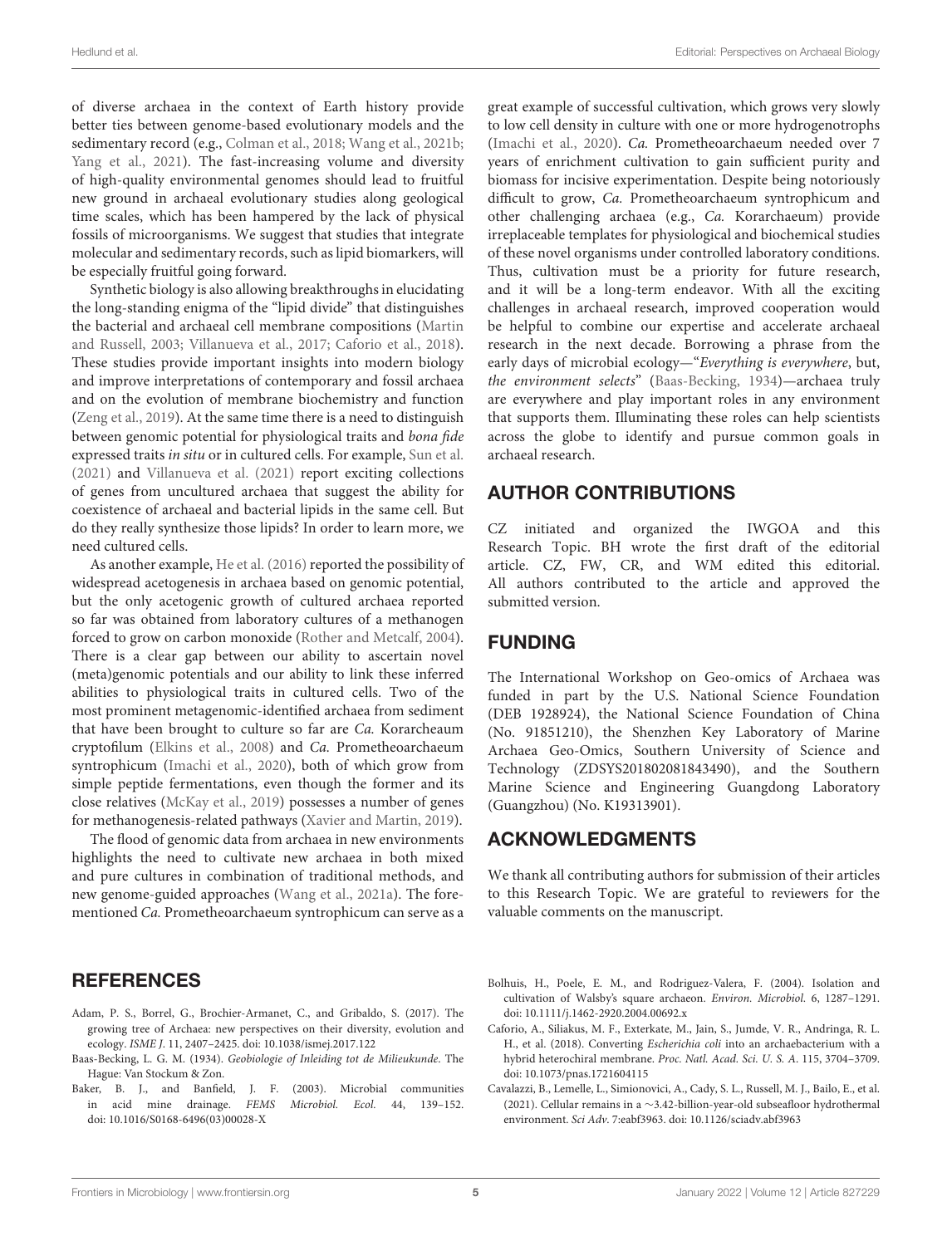- <span id="page-5-28"></span>Ciuffreda, L., Rodriguez-Perez, H., and Flores C. (2021). Nanopore sequencing and its application to the study of microbial communities. Comput. Struct. Biotechnol. J. 19, 1497–1511. doi: [10.1016/j.csbj.2021.02.020](https://doi.org/10.1016/j.csbj.2021.02.020)
- <span id="page-5-11"></span>Colman, D. R., Poudel, S., Hamilton, T. L., Havig, J. R., Selensky, M. J., Shock, E. L., et al. (2018). Geobiological feedbacks and the evolution of thermoacidophiles. ISME J. 12, 225–236. doi: [10.1038/ismej.2017.162](https://doi.org/10.1038/ismej.2017.162)
- <span id="page-5-7"></span>de la Torre, J. R., Walker, C. B., Ingalls, A. E., Könneke, M., and Stahl, D. A. (2008). Cultivation of a thermophilic ammonia oxidizing archaeon synthesizing crenarchaeol. Environ. Microbiol. 10, 810–818. doi: [10.1111/j.1462-2920.2007.01506.x](https://doi.org/10.1111/j.1462-2920.2007.01506.x)
- <span id="page-5-29"></span>DeMaere, M. Z., Liu, M. Y. Z., Lin, E., Djordjevic, S. P., Charles, I. G., Worden, P., et al. (2020). Metagenomic Hi-C of a healthy human fecal microbiome transplant donor. Microbiol. Resour. Announc. 9, e01523–e01519. doi: [10.1128/MRA.01523-19](https://doi.org/10.1128/MRA.01523-19)
- <span id="page-5-8"></span>Dodsworth, J. A., Hungate, B. A., and Hedlund, B. P. (2011). Ammonia oxidation, denitrification and dissimilatory nitrate reduction to ammonium in two US Great Basin hot springs with abundant ammonia-oxidizing archaea. Environ. Microbiol. 8, 2371–2386. doi: [10.1111/j.1462-2920.2011.02508.x](https://doi.org/10.1111/j.1462-2920.2011.02508.x)
- <span id="page-5-0"></span>Dopson, M., Baker-Austin, C., Hind, A., Bowman, J. P., and Bond, P. L. (2004). Characterization of Ferroplasma isolates and Ferroplasma acidarmanus sp. nov., extreme acidophiles from acid mine drainage and industrial bioleaching environments. Appl. Environ. Microbiol. 70, 2079–2088. doi: [10.1128/AEM.70.4.2079-2088.2004](https://doi.org/10.1128/AEM.70.4.2079-2088.2004)
- <span id="page-5-37"></span>Elkins, J. G., Podar, M., Graham, D. E., Makarova, K. S., Wolf, Y., Randau, L., et al. (2008). A korarchaeal genome reveals insights into the evolution of the Archaea. Proc. Natl. Acad. Sci. U. S. A. 105, 8102–8107. doi: [10.1073/pnas.0801980105](https://doi.org/10.1073/pnas.0801980105)
- <span id="page-5-20"></span>Eme, L., Spang, A., Lombard, J., Stairs, C. W., and Ettema, T. J. G. (2017). Archaea and the origin of eukaryotes. Nat. Rev. Microbiol. 15, 711–723. doi: [10.1038/nrmicro.2017.133](https://doi.org/10.1038/nrmicro.2017.133)
- <span id="page-5-5"></span>Evans, P. N., Boyd, J. A., Leu, A. O., Woodcroft, B. J., Parks, D. H., Hugenholtz, P., et al. (2019). An evolving view of methane metabolism in the Archaea. Nat. Rev. Microbiol. 17, 219–232. doi: [10.1038/s41579-018-0136-7](https://doi.org/10.1038/s41579-018-0136-7)
- <span id="page-5-27"></span>Frank, J. A., Pan, Y., Tooming-Klunderud, A., Eijsink, V. G., McHardy, A. C., Nederbragt, A. J., et al. (2016). Improved metagenome assemblies and taxonomic binning using long-read circular consensus sequence data. Sci. Rep. 6:25373. doi: [10.1038/srep25373](https://doi.org/10.1038/srep25373)
- <span id="page-5-25"></span>Garg, S. G., Kapust, N., Lin, W., Knopp, M., Tria, F. D., Nelson-Sathi, S., et al. (2020). Anomalous phylogenetic behavior of ribosomal proteins in metagenome assembled asgard archaea. Genome Biol. Evol. 13:evaa238. doi: [10.1093/gbe/evaa238](https://doi.org/10.1093/gbe/evaa238)
- <span id="page-5-2"></span>Glynn, S. E. (2017). Energy metabolism during anaerobic methane oxidation in ANME Archaea. Microbes Environ. 32, 5–13. doi: [10.1264/jsme2.ME16166](https://doi.org/10.1264/jsme2.ME16166)
- <span id="page-5-17"></span>Hatzenpichler, R. (2012). Diversity, physiology, and niche differentiation of ammonia-oxidizing archaea. Appl. Environ. Microbiol. 78, 7501–7510. doi: [10.1128/AEM.01960-12](https://doi.org/10.1128/AEM.01960-12)
- <span id="page-5-9"></span>He, Y., Li, M., Natarajan, V. P., Feng, X. Y., Fang, J., Xie, J. J., et al. (2016). Genomic and enzymatic evidence for acetogenesis among multiple lineages of the archaeal phylum Bathyarchaeota widespread in marine sediments. Nat. Microbiol. 1:16035. doi: [10.1038/nmicrobiol.2016.35](https://doi.org/10.1038/nmicrobiol.2016.35)
- <span id="page-5-12"></span>Hua, Z. S., Wang, Y. L., Evans, P. N., Qu, Y. N., Goh, K. M., Rao, Y. Z., et al. (2019). Insights into the ecological roles and evolution of methylcoenzyme M reductase-containing hot spring archaea. Nat. Commun. 10:4574. doi: [10.1038/s41467-019-12574-y](https://doi.org/10.1038/s41467-019-12574-y)
- <span id="page-5-22"></span>Imachi, H., Nobu, M. K., Nakahara, N., Morono, Y., Ogawara, M., Takaki, Y., et al. (2020). Isolation of an archaeon at the prokaryote-eukaryote interface. Nature 577, 519–525. doi: [10.1038/s41586-019-1916-6](https://doi.org/10.1038/s41586-019-1916-6)
- <span id="page-5-21"></span>Liu, Y., Makarova, K. S., Huang, W. C., Wolf, Y. I., Nikolskaya, A. N., Zhang, X., et al. (2021). Expanded diversity of Asgard archaea and their relationships with eukaryotes. Nature 593, 553–557. doi: [10.1038/s41586-021-03494-3](https://doi.org/10.1038/s41586-021-03494-3)
- <span id="page-5-34"></span>Martin, W., and Russell, M. J. (2003). On the origins of cells: a hypothesis for the evolutionary transitions from abiotic geochemistry to chemoautotrophic prokaryotes, and from prokaryotes to nucleated cells. Philos. Trans. R. Soc. Lond. B. Biol. Sci. 358, 59–83. doi: [10.1098/rstb.2002.1183](https://doi.org/10.1098/rstb.2002.1183)
- <span id="page-5-14"></span>Martin, W. F. (2020). Older than genes: the acetyl-CoA pathway and origins. Front. Microbiol. 11:817. doi: [10.3389/fmicb.2020.00817](https://doi.org/10.3389/fmicb.2020.00817)
- <span id="page-5-10"></span>Mayumi, D., Mochimaru, H., Tamaki, H., Yamamoto, K., Yoshioka, H., Suzuki, Y., et al. (2016). Methane production from coal by a single methanogen. Science 354, 222–225. doi: [10.1126/science.aaf8821](https://doi.org/10.1126/science.aaf8821)
- <span id="page-5-38"></span>McKay, L. J., Dlaki,ć, M., Fields, M. W., Delmont, T. O., Eren, A. M., Jay, Z. J., et al. (2019). Co-occurring genomic capacity for anaerobic methane and dissimilatory sulfur metabolisms discovered in the Korarchaeota. Nat. Microbiol. 4, 614–622. doi: [10.1038/s41564-019-0362-4](https://doi.org/10.1038/s41564-019-0362-4)
- <span id="page-5-24"></span>Murray, A. E., Freudenstein, J., Gribaldo, S., Hatzenpichler, R., Hugenholtz, P., Kämpfer, P., et al. (2020). Roadmap for naming uncultivated Archaea and Bacteria. Nat. Microbiol. 5, 987–994. doi: [10.1038/s41564-020-0733-x](https://doi.org/10.1038/s41564-020-0733-x)
- <span id="page-5-33"></span>Nayfach, S., Roux, S., Seshadri, R., Udwary, D., Varghese, N., Schulz, F., et al. (2021). A genomic catalog of Earth's microbiomes. Nat. Biotechnol. 39, 499–509. doi: [10.1038/s41587-020-0718-6](https://doi.org/10.1038/s41587-020-0718-6)
- <span id="page-5-32"></span>Pachiadaki, M. G., Brown, J. M., Brown, J., Bezuidt, O., Berube, P. M., Biller, S. J., et al. (2019). Charting the complexity of the marine microbiome through single-cell genomics. Cell 179, 1623–1635. doi: [10.1016/j.cell.2019.11.017](https://doi.org/10.1016/j.cell.2019.11.017)
- <span id="page-5-15"></span>Preiner, M., Igarashi, K., Muchowska, K., Yu, M., Varma, S. J., Kleinermanns, K., et al. (2020). A hydrogen-dependent geochemical analogue of primordial carbon and energy metabolism. Nat. Ecol. Evol. 4, 534–542. doi: [10.1038/s41559-020-1125-6](https://doi.org/10.1038/s41559-020-1125-6)
- <span id="page-5-19"></span>Qin, W., Zheng, Y., Zhao, F., Wang, Y., Urakawa, H., Martens-Habbena, W., et al. (2020). Alternative strategies of nutrient acquisition and energy conservation map to the biogeography of marine ammoniaoxidizing archaea. ISME J[. 4, 2595–2609. doi: 10.1038/s41396-020-](https://doi.org/10.1038/s41396-020-0710-7) 0710-7
- <span id="page-5-23"></span>Rinke, C., Chuvochina, M., Mussig, A.J., Chaumeil, P. A., Davín, A. A., Waite, D. W., et al. (2021). A standardized archaeal taxonomy for the genome taxonomy database. Nat. Microbiol. 6, 946–959. doi: [10.1038/s41564-021-00918-8](https://doi.org/10.1038/s41564-021-00918-8)
- <span id="page-5-31"></span>Rinke, C., Schwientek, P., Sczyrba, A., Ivanova, N. N., Anderson, I. J., Cheng, J. F., et al. (2013). Insights into the phylogeny and coding potential of microbial dark matter. Nature 499, 431–437. doi: [10.1038/nature12352](https://doi.org/10.1038/nature12352)
- <span id="page-5-36"></span>Rother, M., and Metcalf, W. W. (2004). Anaerobic growth of Methanosarcina acetivorans C2A on carbon monoxide: an unusual way of life for a methanogenic archaeon. Proc. Natl. Acad. Sci. U. S. A. 101, 16929–16934. doi: [10.1073/pnas.0407486101](https://doi.org/10.1073/pnas.0407486101)
- <span id="page-5-3"></span>Schäfer, G., Engelhard, M., and Müller, V. (1999). Bioenergetics of the Archaea. Microbiol. Mol. Biol. Rev. 63, 570–620. doi: [10.1128/MMBR.63.3.570-620.1999](https://doi.org/10.1128/MMBR.63.3.570-620.1999)
- <span id="page-5-16"></span>Schopf, J. W., KKitajima, K., Spicuzza, M. J., Kudryavtsev, A. B., and Valley J. W. (2018). SIMS analyses of the oldest known assemblage of microfossils document their taxon-correlated carbon isotope compositions. Proc. Natl. Acad. Sci. U. S. A. 115, 53–58. doi: [10.1073/pnas.1718063115](https://doi.org/10.1073/pnas.1718063115)
- <span id="page-5-26"></span>Sczyrba, A., Hofmann, P., Belmann, P., Koslicki, D., Janssen, S., Dröge, J., et al. (2017). Critical assessment of metagenome interpretation—a benchmark of metagenomics software. Nat. Methods 14, 1063–1071. doi: [10.1038/nmeth.4458](https://doi.org/10.1038/nmeth.4458)
- <span id="page-5-18"></span>Spang, A., Caceres, E. F., and Ettema, T. J. G. (2017). Genomic exploration of the diversity, ecology, and evolution of the archaeal domain of life. Science 357:eaaf3883. doi: [10.1126/science.aaf3883](https://doi.org/10.1126/science.aaf3883)
- <span id="page-5-4"></span>Stahl, D. A., and de la Torre, J. R. (2012). Physiology and diversity of ammonia-oxidizing archaea. Annu. Rev. Microbiol. 66, 83–101. doi: [10.1146/annurev-micro-092611-150128](https://doi.org/10.1146/annurev-micro-092611-150128)
- <span id="page-5-30"></span>Stepanauskas, R. (2012). Single cell genomics: an individual look at microbes. Curr. Opin. Microbiol. 15, 613–620. doi: [10.1016/j.mib.2012.09.001](https://doi.org/10.1016/j.mib.2012.09.001)
- <span id="page-5-13"></span>Stevens, T. O., and McKinley, J.P. (1995). Lithoautotrophic microbial ecosystems in deep basalt aquifers. Science 270, 450–454. doi: [10.1126/science.270.5235.450](https://doi.org/10.1126/science.270.5235.450)
- <span id="page-5-35"></span>Sun, J., Evans, P. N., Gagen, E. J., Woodcroft, B. J., Hedlund, B. P., Woyke, T., et al. (2021). Recoding of stop codons expands the metabolic potential of two novel Asgardarchaeota lineages. ISME Commun. 1:30. doi: [10.1038/s43705-021-00032-0](https://doi.org/10.1038/s43705-021-00032-0)
- <span id="page-5-6"></span>Tahon, G., Geesink, P., and Ettema, T. J. G. (2021). Expanding archaeal diversity and phylogeny: past, present, and future. Annu. Rev. Microbiol. 75, 359–381. doi: [10.1146/annurev-micro-040921-050212](https://doi.org/10.1146/annurev-micro-040921-050212)
- <span id="page-5-1"></span>Takai, K., Nakamura, K., Toki, T., Tsunogai, U., Miyazaki, M., Miyazaki, J., et al. (2008). Cell proliferation at 122 degrees C and isotopically heavy CH<sup>4</sup> production by a hyperthermophilic methanogen under highpressure cultivation. Proc. Natl. Acad. Sci. U. S. A. 105, 10949–10954. doi: [10.1073/pnas.0712334105](https://doi.org/10.1073/pnas.0712334105)